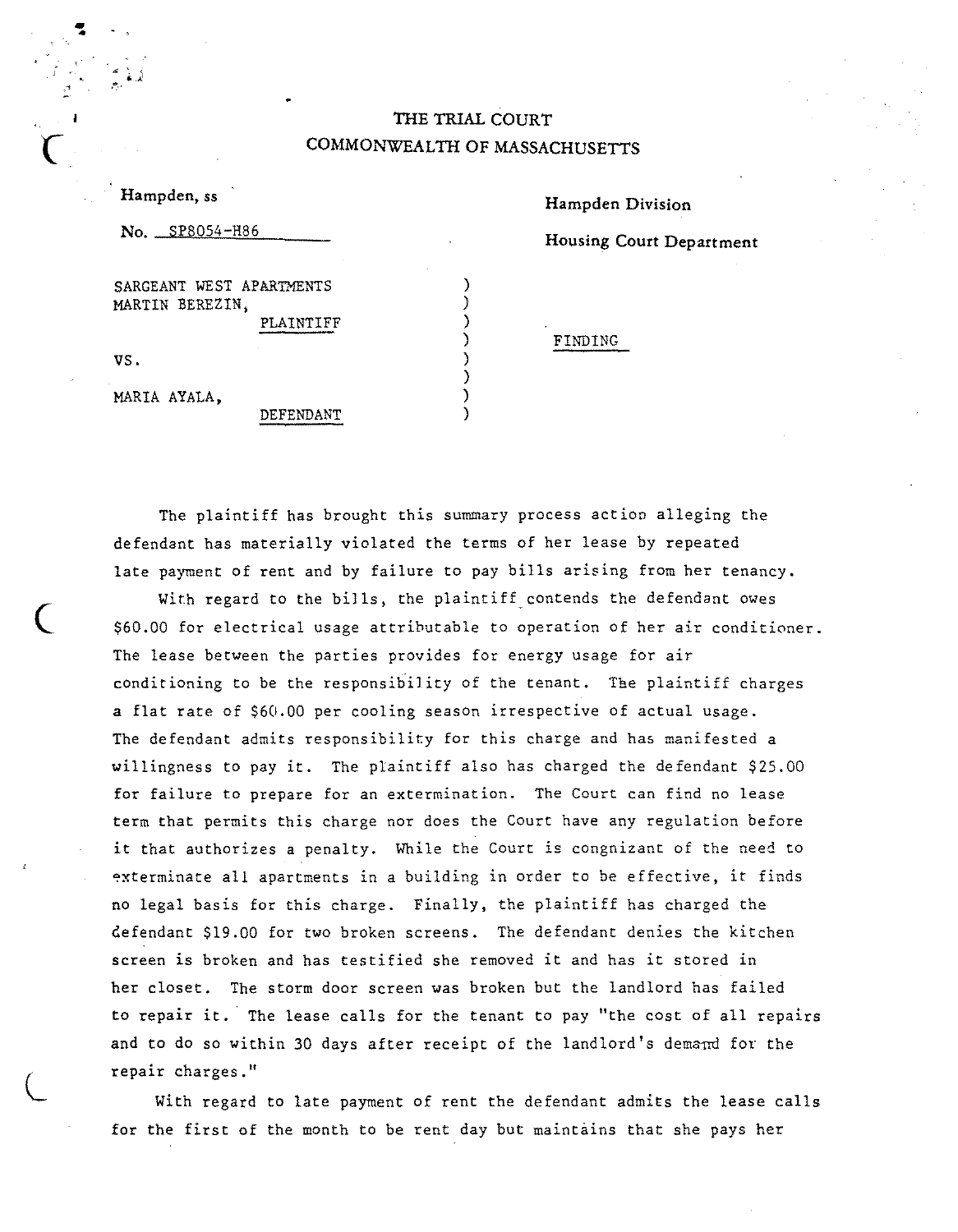her rent from welfare cheeks which are received on or about the tenth and twenty-fifth of each month. For the past two years she has rather .faithfully paid the month's rent out of the check received on the tenth. She contends the acceptance of this practice, several 14 day notices notwithstanding,constitutes a repeated reinstatement of the tenancy after each notice. The Court will however also rely On MGL C186 SECT. 11 and find that in the absence of any evidence that the tenant paid the rent after "the day the answer is due", this practice does not constitute a material non-compliance nor does it terminate the tenancy.

In summary, the Court does find two very technical and de minimus short comings in the defendant's performance under the lease. The Court, as a matter of public policy, cannot abrogate such an important and valuable property interest over a \$69.50 dispute.

Judgment for the defendant for possession and for the plaintiff on the counterclaim since the defendant has not offered credible evidence of insufficient hot water.

So entered.

APRIL JO NG JUSTICÈ PR

I

• .• j

 $\overline{\mathsf{C}}$  .

**C'** 

**-2-**